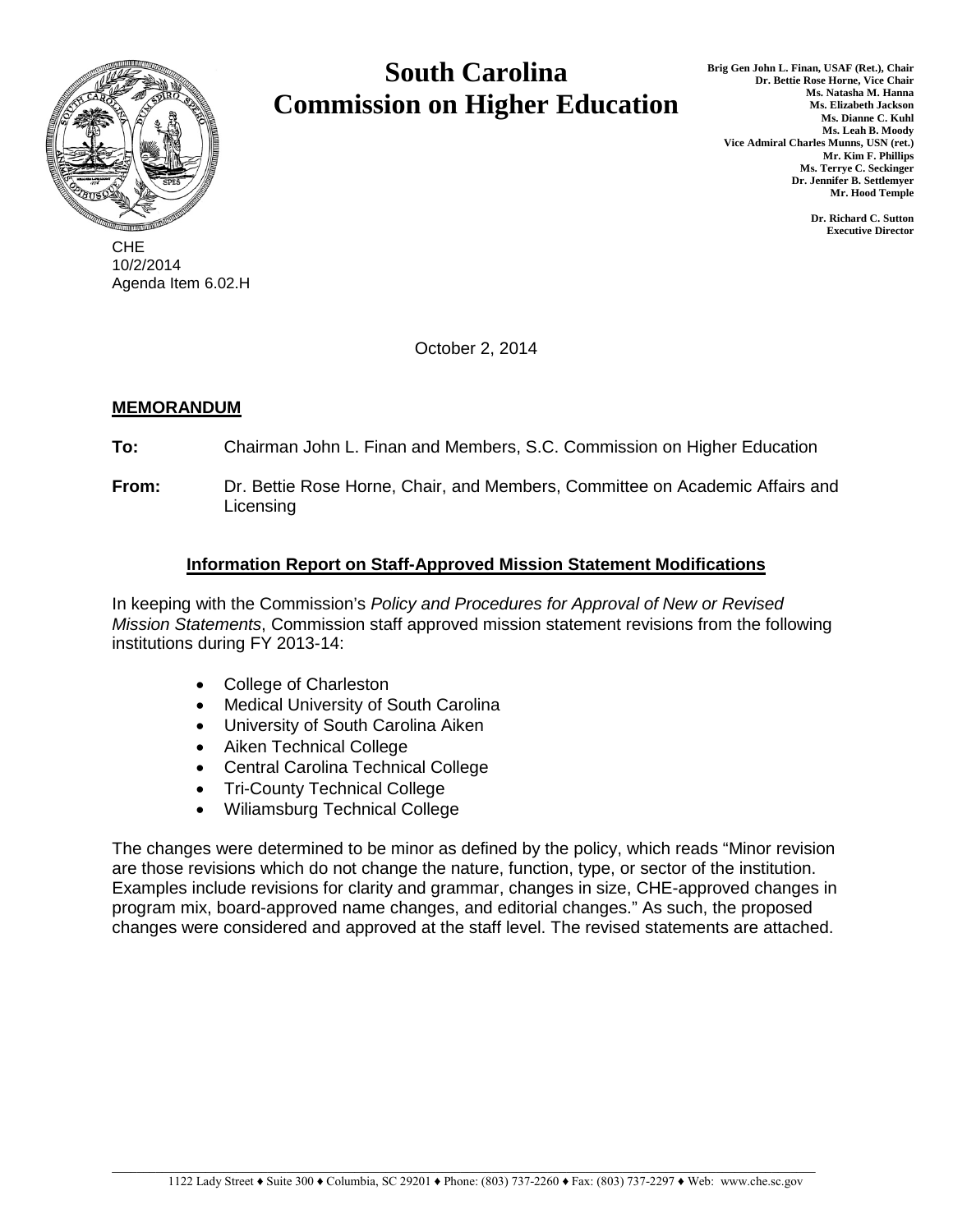## **College of Charleston**

The College of Charleston is a state supported comprehensive institution providing a high quality education in the arts and sciences, education and business. Consistent with its heritage since its founding in 1770, the College retains a strong liberal arts undergraduate curriculum. Located in the heart of historic Charleston, it strives to meet the growing educational demands primarily of the Lowcountry and the state and, secondarily, of the Southeast. A superior quality undergraduate program is central to the mission of the College.

The College of Charleston seeks applicants capable of successfully completing degree requirements and pays particular attention to identifying and admitting students who excel academically. The College of Charleston serves a diverse student body from its geographical area and also attracts students from national and international communities. The College provides students a community in which to engage in original inquiry and creative expression in an atmosphere of intellectual freedom. This community, founded on the principles of the liberal arts tradition, provides students the opportunity to realize their intellectual and personal potential and to become responsible, productive members of society.

In addition to offering a broad range of baccalaureate degree programs, the College currently provides an increasing number of masters' degree programs, which are compatible with the community and the state. As a prominent component of the state's higher education system, the College encourages and supports research. Its faculty is an important source of knowledge and expertise for the community, state, and nation. Additionally, the College provides an extensive credit and non-credit continuing education program and cultural activities for residents of the Low country of South Carolina.

This Mission Statement (also called the Statement of Purpose) has been approved or revised by the Board of Trustees of the College of Charleston on March 12, 1986; January 16, 1991, February 15, 1994; and on July 13, 2006

Approved by the SC Commission on Higher Education on June 11, 2014

#### **Medical University of South Carolina**

The Medical University of South Carolina (MUSC) is South Carolina's only comprehensive academic health science center. Our purpose is to preserve and optimize human life in South Carolina and beyond. MUSC provides an interprofessional environment for learning, discovery, and healing through (1) education of health care professionals and biomedical scientists, (2) research in the health sciences, and (3) provision of comprehensive health care

As a public institution of higher learning, MUSC provides a full range of educational programs in the biomedical sciences and actively engages in community service and outreach. The campus is located on more than 50 acres in the city of Charleston. A diverse student population of more than 2,750 students in six colleges (Dental Medicine, Graduate Studies, Health Professions, Medicine, Nursing, and Pharmacy) study for degrees at the baccalaureate, masters, doctoral, and other professional levels. MUSC has academic programs that employ traditional and distance education methods. The University also provides residency training for over 750 graduate health professionals and is comprised of approximately 1,425 full-time and 300 part-time faculty.

Approved by Board of Trustees August 9, 2013 Approved by the SC Commission on Higher Education on February 6, 2014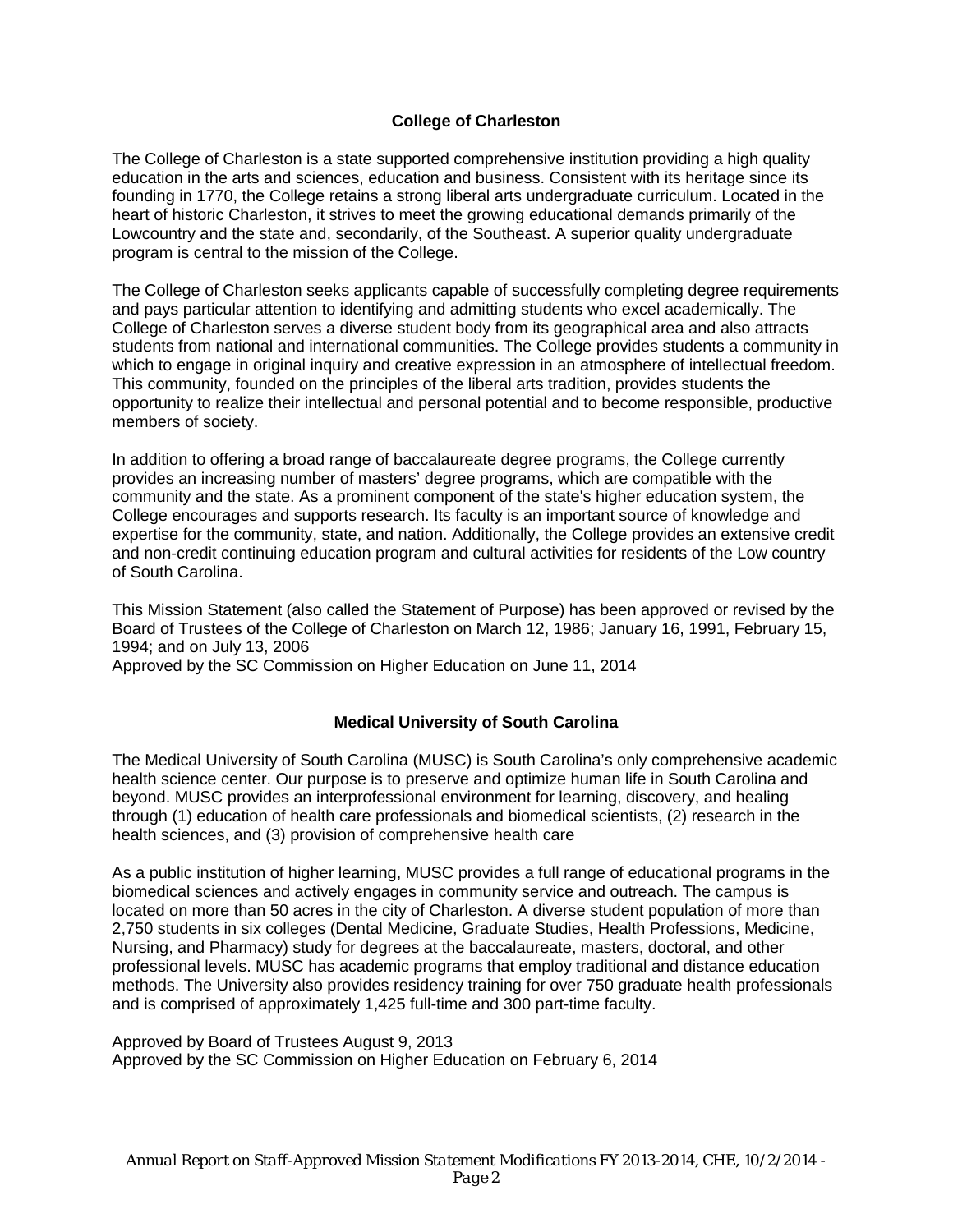#### **University of South Carolina Aiken**

Founded in 1961, the University of South Carolina Aiken (USCA) is a comprehensive liberal arts institution committed to active learning through excellence in teaching, faculty and student scholarship, research, creative activities and service. In this stimulating academic community, USCA challenges students to acquire and develop the skills, knowledge, and values necessary for success in a dynamic global environment.

The University offers degrees in the arts and sciences and in the professional disciplines of business, education, and nursing. All courses of study are grounded in a liberal arts and sciences core curriculum. USCA also encourages interdisciplinary studies and collaborative endeavors.

Emphasizing small classes and individual attention, USCA provides students with opportunities to maximize individual achievement in both academic and co-curricular settings. The institution challenges students to think critically and creatively, to communicate effectively, to learn independently, and to acquire depth of knowledge in chosen fields. The university values honesty, integrity, initiative, hard work, accomplishments, responsible citizenship, respect for diversity, and cross-cultural understanding.

USC Aiken attracts students of varying ages and diverse cultural backgrounds who have demonstrated the potential to succeed in a challenging academic environment. In addition to serving the Savannah River area, USCA actively seeks student enrollment from all parts of South Carolina as well as from other states and countries.

As a senior public institution of the University of South Carolina, USCA combines the advantages of a smaller institution with the resources of a major university system. Located in beautiful, historic Aiken, South Carolina, USCA is an institution of moderate size (2,500-5,000 students) that offers baccalaureate degrees in a number of disciplines, completion baccalaureate degrees at University of South Carolina regional campuses, and master's degrees in selected programs.

USCA endeavors to apply knowledge, skills and wisdom in ways that promote the common good. Accordingly, the University seeks to build strong community ties. The institution enriches the quality of life not only on campus but also throughout the surrounding region through a variety of activities including the fine and performing arts, athletics, continuing education, distance learning, and community service. In fulfilling its role as an institution of higher learning, the University of South Carolina Aiken is a community of individuals engaged in broadly based educational experiences necessary for an enlightened society.

Approved by the USC Board of Trustees on June 23, 2005 Approved by the SC Commission on Higher Education on June 26, 2014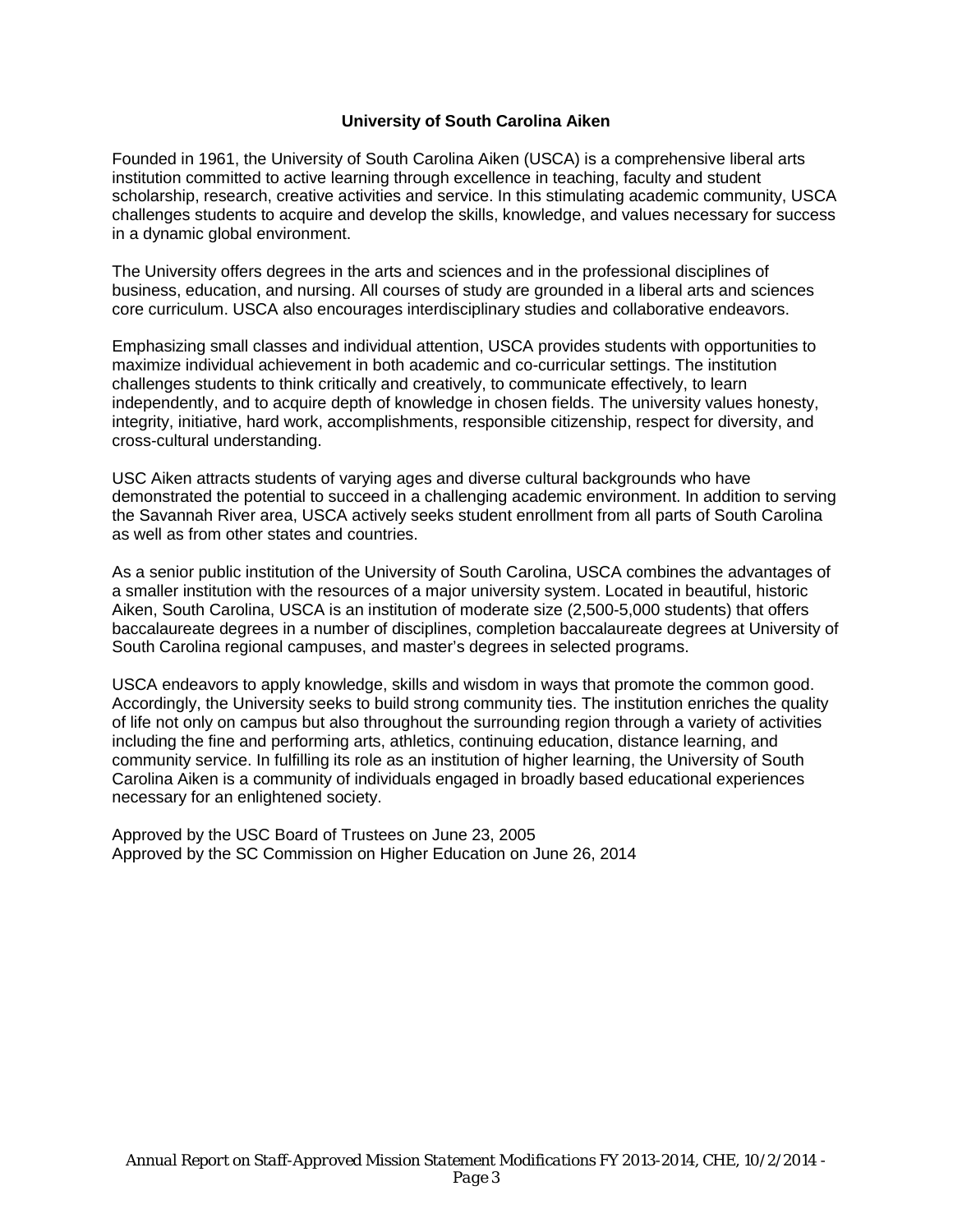## **Aiken Technical College**

#### **Mission**

Aiken Technical College is a public, open-door, two-year, comprehensive institution of higher education established to provide citizens of greater Aiken County opportunities for educational, economic, professional, civic and personal development. Through its focus on teaching and learning, the college supports economic growth and community development by educating and training students for entry into the workforce or for further higher education.

#### **Vision**

We envision Aiken Technical College as a catalyst for developing educated, engaged and employable individuals whose collective energy will be the driving force for prosperity and the quality of life in our diverse communities.

#### **Values**

ATC's core values define the College and provide the environment for all decisions and actions. These core values are:

**Education** - Education is the key to individual, community, and economic development in a complex technological society.

**Commitment to Students** - Students deserve the finest instruction, resources and services to enhance their growth and development.

**Excellence** - The College promotes excellence in personnel, programs and work environment while encouraging integrity, accountability and respect for individuals.

**Community** - Partnerships that develop solutions to community challenges are important to economic vitality and quality of life.

**Diversity** - Respect for diversity is an important part of the educational process.

Approved by the SC Commission on Higher Education on June 11, 2014

#### **Central Carolina Technical College Mission**

Central Carolina Technical College is a comprehensive, public, two-year institution of higher education dedicated to fostering a positive environment of teaching and learning for faculty, staff, and students. The College serves primarily the region of Clarendon, Lee, Kershaw, and Sumter counties in South Carolina and confers associate degrees, diplomas, and certificates. College programs, student support services, and resources provide citizens, businesses, industries, and communities with quality, affordable, accessible, customer-responsive post-secondary education through life-long learning and specialized training opportunities. These are designed to develop the foundation for personal growth, economic development, and an improved quality of life through multiple learning environments including traditional and electronic instructional methods.

The College's vast array of associate degree, diploma, and certificate programs prepares students to enter the job market, to transfer to senior colleges and universities, and to achieve their professional and personal goals. Specifically, Central Carolina offers academic programs in business, the health sciences, public service, industrial and engineering technology, and the arts and sciences. Through its comprehensive programs and support services, the College annually serves over 6,300 credit students and 2,200 continuing education students through traditional and non-traditional formats in multiple learning environments including online, electronic, and distance learning.

Approved by the Central Carolina Technical College Area Commission on January 16, 2014 Approved by the SC Commission on Higher Education on February 5, 2014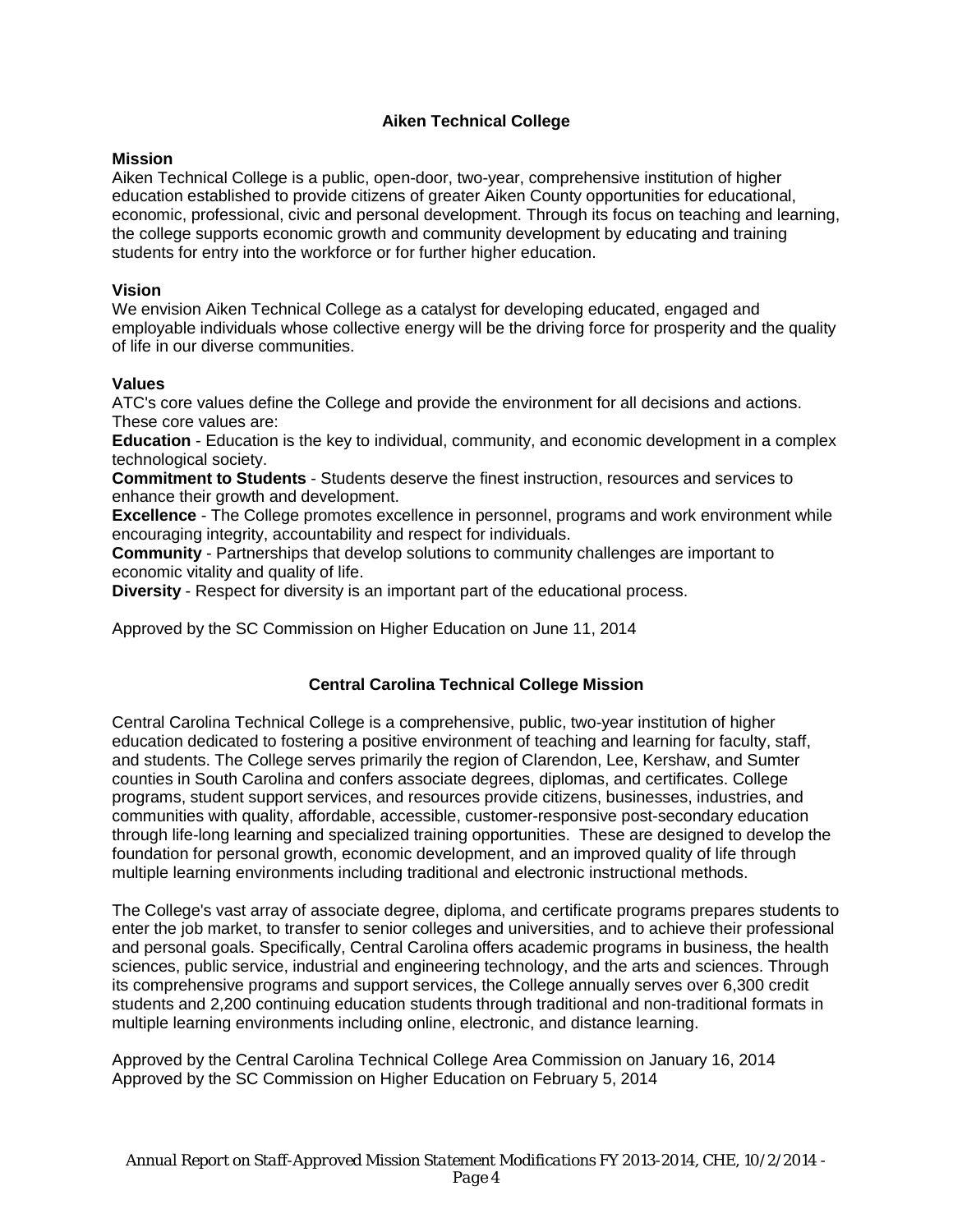## **Tri-County Technical College**

#### **Mission**

Tri-County Technical College, a public community college, focuses on teaching, learning, and helping students reach their goals. The College supports economic development for Anderson, Oconee, and Pickens counties in South Carolina by preparing a highly-skilled workforce.

#### **Role and Scope**

- An open-door institution of higher education, the College offers affordable, accessible, collaborative, and learner-centered instruction. Offerings include university transfer associate degree programs and applied technical associate degrees, diplomas, and certificates in more than 70 majors associated with business, health, public service, and industrial and engineering technologies. The College also offers developmental courses for students who need to improve their basic academic skills.
- The College promotes economic development in the region through customized education and training for local businesses and industries through credit and continuing education offerings and a variety of workforce training programs.
- The College has campuses located in Pendleton, Anderson, Easley, and Seneca, as well as learning centers in Honea Path and Sandy Springs. The College also offers online classes and a variety of academic and support services.

## **Vision**

Passionate people transforming lives and building strong communities; one student at a time.

Approved by the Tri-County Technical College Commission on October 14, 2013 Approved by the SC Commission on Higher Education on January 3, 2014

## **Williamsburg Technical College**

Williamsburg Technical College, a member of the South Carolina Technical College System, is a public, two-year, associate degree, diploma, and certificate granting institution serving Williamsburg County. The mission of Williamsburg Technical College is to offer quality, affordable, and accessible educational opportunities and experiences that enable students to acquire the knowledge and skills to achieve their goals and to encourage economic development in Williamsburg County.

The College offers to residents of Williamsburg County with varying academic skill levels the opportunity for postsecondary vocational, technical, and occupational programs leading directly to employment or maintenance of employment in any of the area's manufacturing firms specializing in textiles, plastics, or metal fabrication. Additionally, Williamsburg Technical College offers postsecondary vocational programs leading directly to employment or maintenance of employment in many of the county's service industries to include cosmetology, nursing, and automotive repair. Associate degree programs are also offered which enable students to gain access through transfer to other postsecondary education.

Through curricular programs and extensive continuing education and special programs and in cooperation with business and industry, the College attempts to produce ethical and skilled employees with leadership abilities who are also competent in their fields, capable of adjusting to change, and knowledgeable of current technological advances. Williamsburg Technical College affirms the following values as guides for the institution to fulfill its mission, goals, philosophy, and operational procedures.